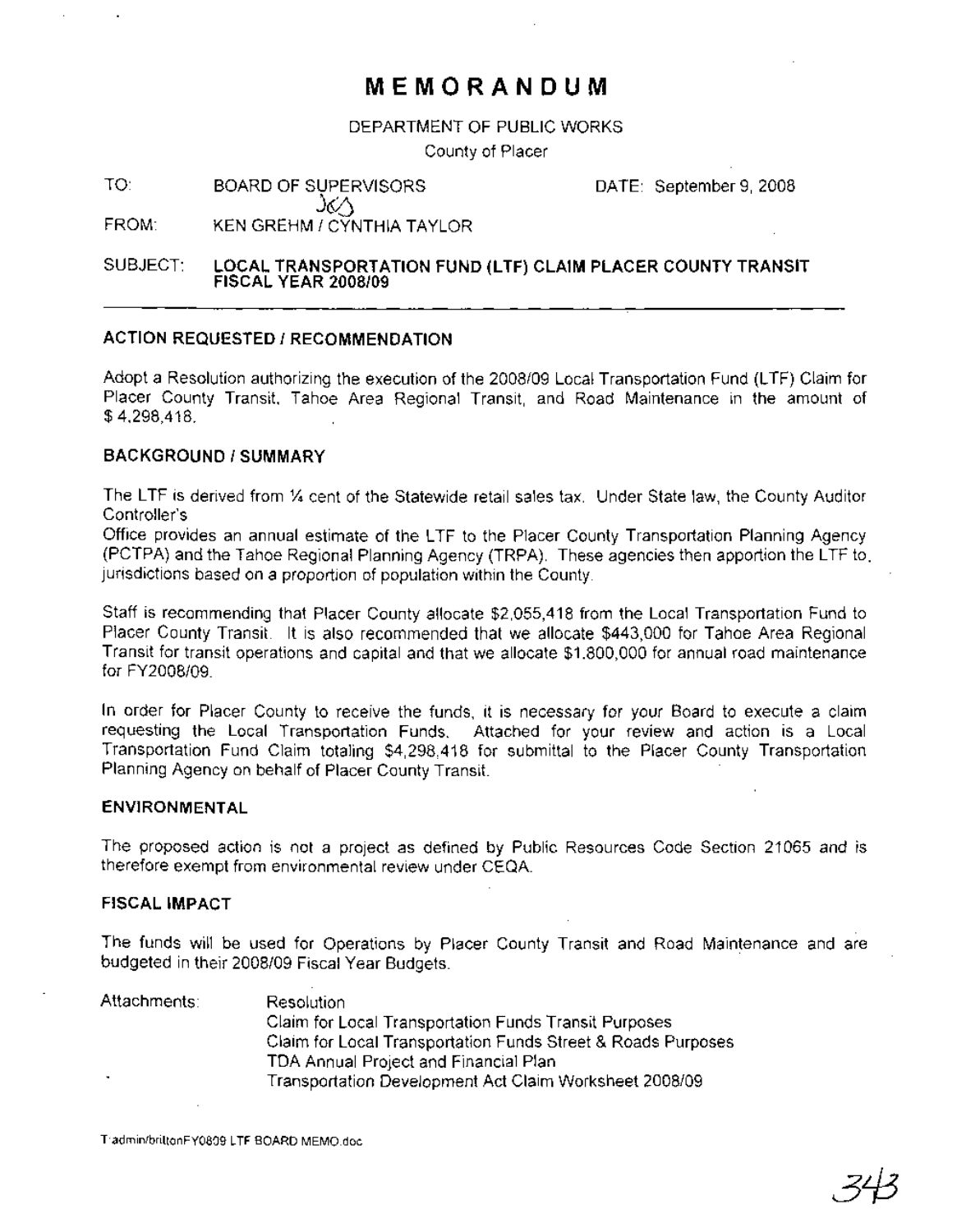## Before the Board of Supervisors County of Placer, State of California

In the matter of: A RESOLUTION APPROVING AND AUTHORIZING THE CHAIRMAN OF THE BOARD OF SUPERVISORS TO EXECUTE THE ATTACHED CLAIMS FOR 2008/09 LOCAL TRANSPORTATION FUND (LTF) CLAIMS TO THE PLACER COUNTY TRANSPORATION PLANNING AGENCY.

Resol. No:

Ord. No:

First Reading:

The following RESOLUTION was duly passed by the Board of Supervisors of County of Placer at a regular meeting held September 9, 2008 by the following vote on roll call:

Ayes:

Noes:

Absent:

Signed and approved by me after its passage.

Chairman, Board of Supervisors

Attest: Clerk of said Board

WHEREAS, the County of Placer is eligible to apply for and receive funds from the Local Transportation Fund (LTF) for transit capital, transit operating, and road/maintenance assistance; and

WHEREAS, the Placer County Transit Planning Agency (PCTPA) includes an allocation in the amount of \$2,055,418 for operating and capital assistance for Placer County Transit for Fiscal year 2008/2009; and

WHEREAS, the Placer County Transit Planning Agency (PCTPA) includes an allocation in the amount of \$443,000 for operating and capital assistance for Tahoe Area Regional Transit for Fiscal year 2008/2009; and

WHEREAS, the Placer County Transportation Planning Agency (PCTPA) includes an allocation in the amount of \$1,800,000 for annual street/road maintenance for Placer County for Fiscal year 2008/2009.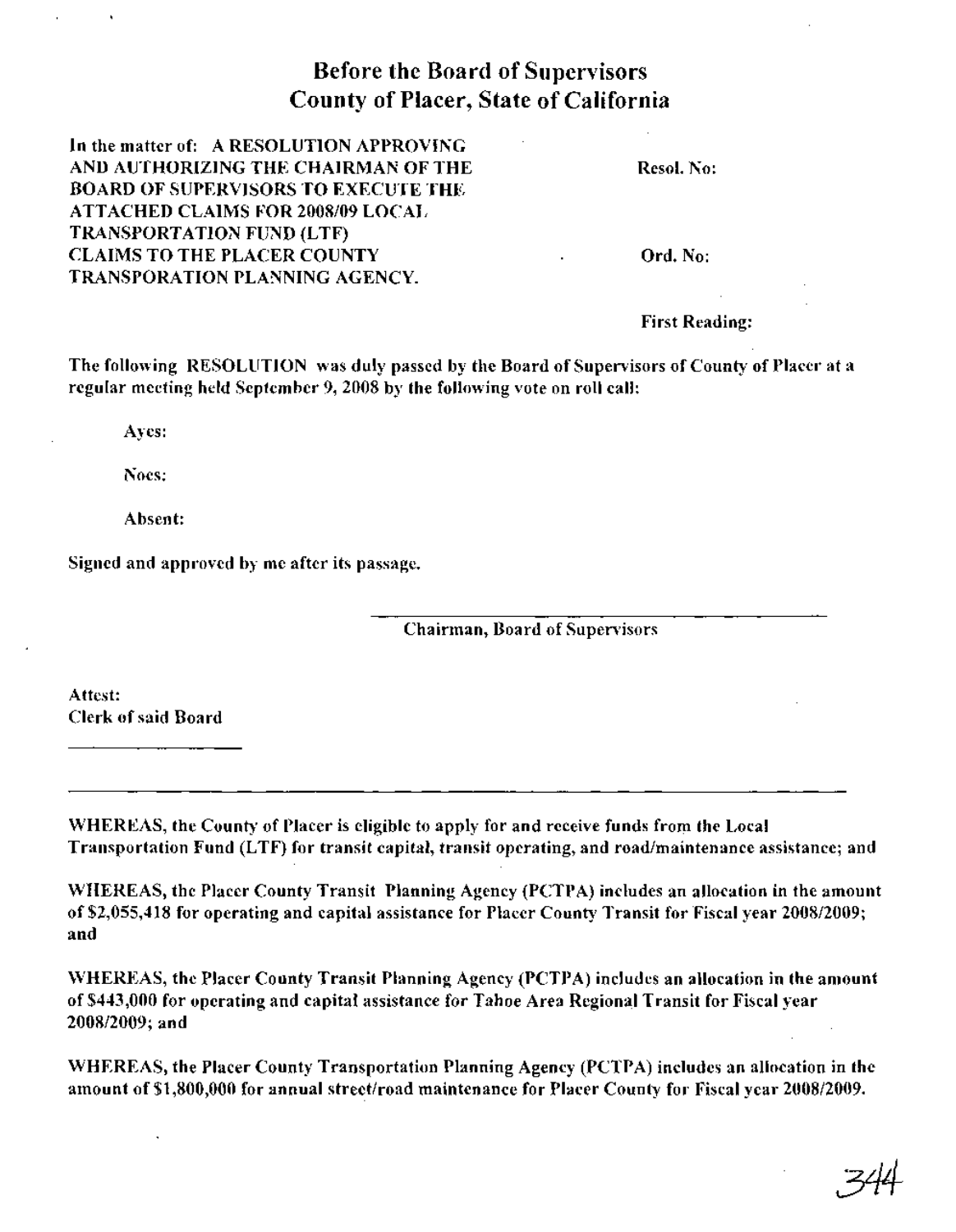Resolution No. Page 2

NOW, THEREFORE, BE **IT** HEREBY RESOLVED by the Board of Supervisors of the County of Placer, State of California, that the Chairman of the Board of Supervisors is authorized and directed to execute the attached *2008/09* Transportation Claim to the Placer County Transportation Planning Agency, in the amount of \$2,498,418 TDA Article 4: Transit Operations & Capital and \$1,800,000 TDA Article 8(a): Streets and Roads Maintenance.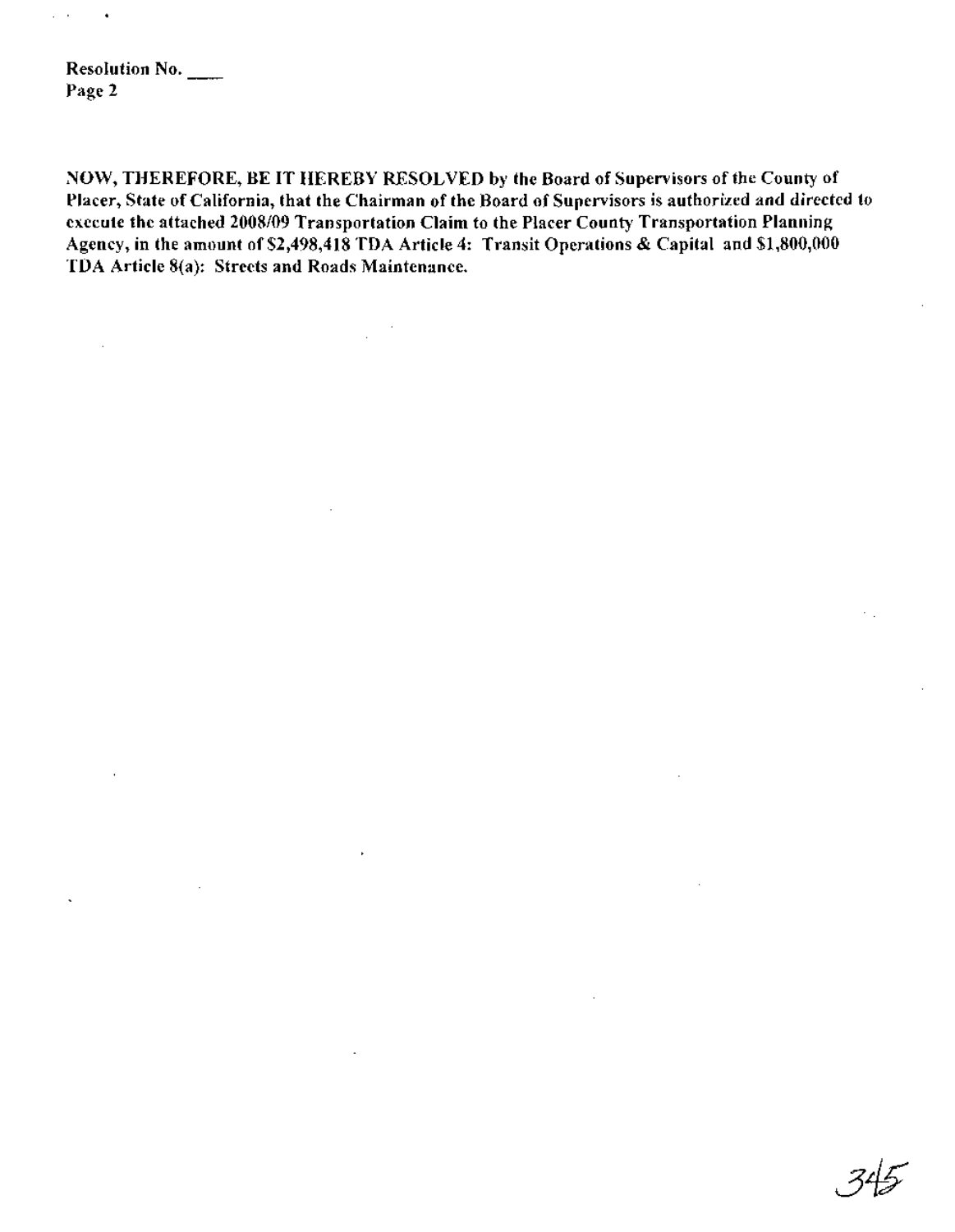|                   | <b>TRANSIT PURPOSES</b>                                                                                                                                    |
|-------------------|------------------------------------------------------------------------------------------------------------------------------------------------------------|
|                   | PLACER COUNTY TRANSPORTATION PLANNING AGENCY                                                                                                               |
| 299 NEVADA STREET |                                                                                                                                                            |
| AUBURN, CA 95603  |                                                                                                                                                            |
| <b>CLAIMANT:</b>  | COUNTY OF PLACER                                                                                                                                           |
| <b>ADDRESS:</b>   | Department of Public Works<br>Community Development Resource Center<br>3091 County Center Drive, Suite 220<br>Auburn, CA 95603                             |
| CONTACT PERSON:   | Cynthia Taylor<br>PHONE: (530) 745-3599 Email: CTaylor(@Placer.ca.gov<br>becahy compasse in accordance with the State of California. Public Utilities Code |
|                   | The County of Places                                                                                                                                       |

The County of Placer hereby requests, in accordance with the State ofCalifornia Public Utilities Code, commencing with Section 99200 and the California Code of Regulations commencing with Section 6600, that this claim for Local Transportation Funds be approved for Fiscal Year 2008/09, in the following amounts for the following purposes to be drawn from the Local Transportation Fund deposited with the Placer County Treasurer:

| P.U.C. 99260a, Article 4, Transit Operations/Capital - PCT  | 2,055,418    |
|-------------------------------------------------------------|--------------|
| P.U.C. 99260a Article 4, Transit Operations/Capital - TART  | 443,000<br>S |
| P.U.C. 99275, Article 4.5, Community Transit Services:      |              |
| P.U.C. 99400c, Article 8c, Contracted Transit Services:     |              |
| C.A.C 6648, Capital Reserve                                 | S            |
| P.U.C. 99400e, Article 8e, Capital for Contracted Services: |              |

When approved, this claim will be transmitted to the Placer County Auditor for payment. Approval of the claim and payment by the County Auditor to the applicant is subject to such monies being available for distribution, and to the provisions that such monies will be used only in accordance with the terms of the approved annual financial plan and budget. Claimant must submit a complete Fiscal and Compliance Audit for the prior fiscal year prior to issuance of instructions to the County Auditor to pay the claimant.

#### APPROVED

| PLACER COUNTY TRANSPORTATION      | <b>APPLICANT</b>                                            |
|-----------------------------------|-------------------------------------------------------------|
| PLANNING AGENCY BOARD CHAIRPERSON |                                                             |
|                                   | BY:                                                         |
| TITLE:                            | TITLE: CHAIRMAN, Board of Supervisors                       |
| DATE:                             | DATE:<br><u> 1990 - Johann John Harry Harry Harry Harry</u> |
|                                   |                                                             |

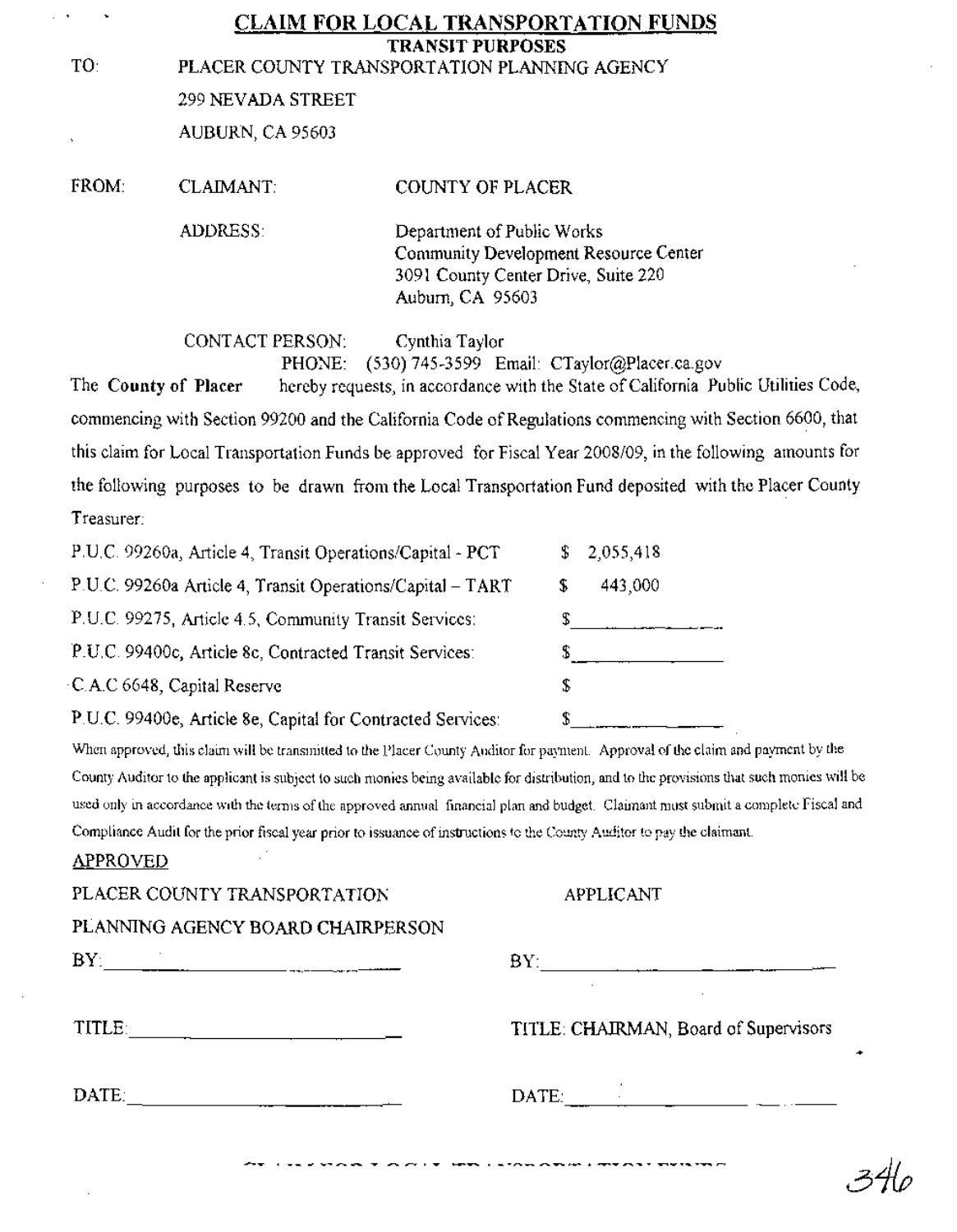#### STREET & ROAD PURPOSES

# TO: PLACER COUNTY TRANSPORTATION PLANNING AGENCY 299 NEVADA STREET AUBURN, CA 95603

FROM: CLAIMANT: ADDRESS: CONTACT PERSON: PHONE: COUNTY OF PLACER Department of Public Works Community Development Resource Center 3091 County Center Drive, Suite 220 Auburn, CA 95603 Cynthia Taylor (530) 745-3599 Email: CTaylor@Placer.ca.gov

The County of Placer hereby requests, in accordance with the State of California Public Utilities Code commencing with Section 99200 and the California Code of Regulations commencing with Section 6600, that this claim for Local Transportation Funds be approved for Fiscal Year 2008/09, for street and road purposes (P.u.e. 99400a) in the amount of \$1,800,000 to be drawn from the Local Transportation Fund deposited with the Placer County Treasurer:

When approved, this claim will be transmitted to the Placer County Auditor for payment. Approval ofthe claim and payment by the County Auditor to the applicant is subject to such monies being available for distribution, and to the provisions that such monies will be used only in accordance with the terms of the approved annual financial plan and budget. Claimant must submit a complete Fiscal and Compliance Audit for the prior fiscal year prior to issuance of instructions to the County Auditor to pay the claimant.

#### APPROVED

PLACER COUNTY TRANSPORTATION PLANNING AGENCY CHAIRPERSON

#### COUNTY OF.PLACER

| BY:    | BY:                                   |
|--------|---------------------------------------|
| TITLE: | TITLE: CHAIRMAN, Board Of Supervisors |
| DATE:  | DATE:                                 |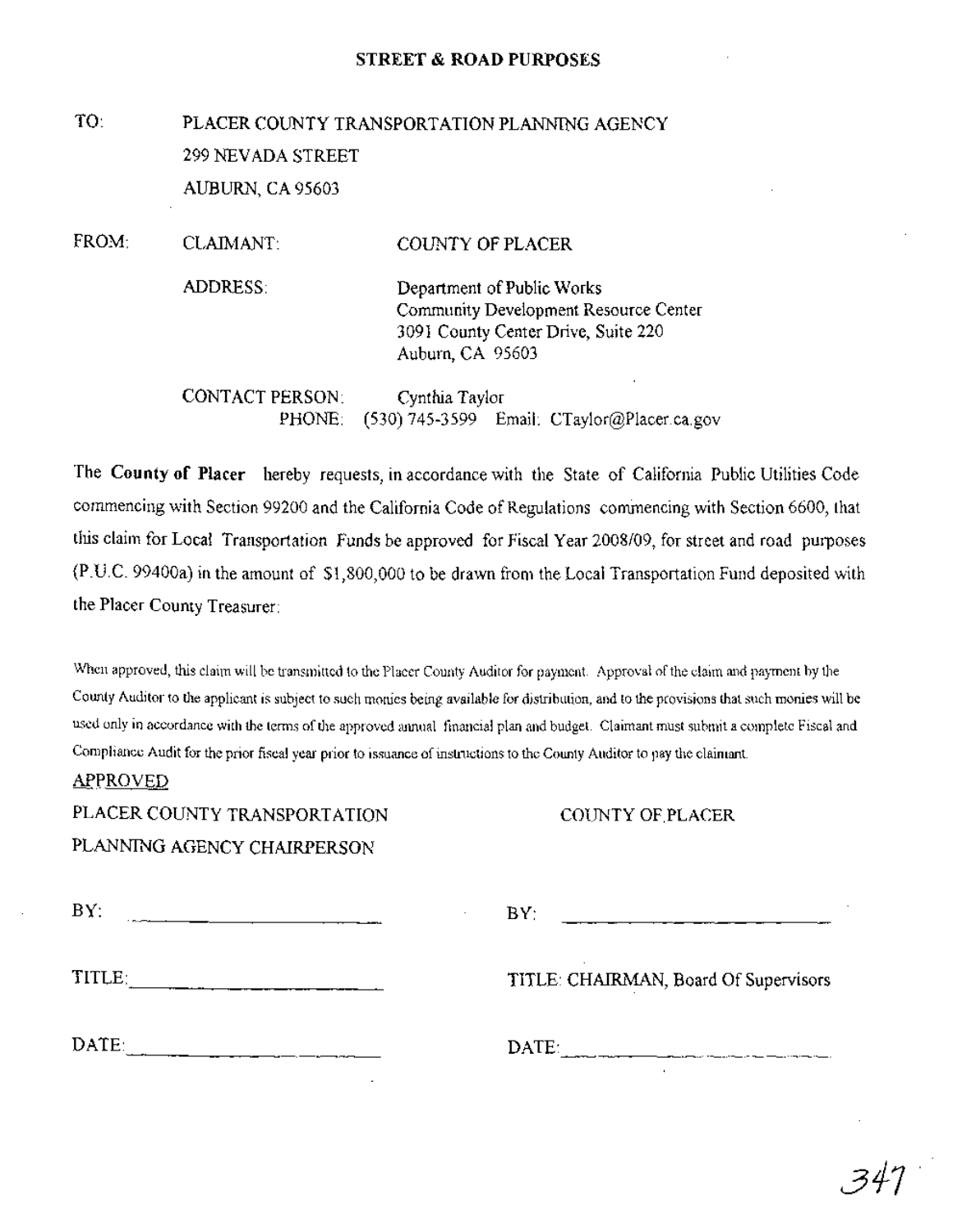#### **TDA ANNUAL PROJECT AND FINANCIAL PLAN**

This form will show the planned expenditures of all TDA funds claimed for the fiscal year. Briefly describe all projects which will be funded by current year TDA funds, provide the total cost ofthe project, and provide all sources of funding associated with the project. The project, costs, and funding should be consistent with the budget developed in the TDA Claim Worksheet completed for the submittal ofthis claim.

#### Claimant PLACER COUNTY

#### Fiscal Year 2008/09

| Brief Project Description                        | Project Cost | Source of Funding                                                                                                                                                                        |
|--------------------------------------------------|--------------|------------------------------------------------------------------------------------------------------------------------------------------------------------------------------------------|
| Placer Transit Operation                         | \$4,659,518  | $LTF - Article 4$<br>\$2,043,418<br>464,100<br>Fares<br>523,200 Misc<br>FTA.<br>1,288,000<br><b>Revenues</b><br>70,000<br>Interest<br>270,800<br>Reserves<br><b>TOTAL</b><br>\$4,659,518 |
| Placer County Transit<br>Capital/Capital Reserve | \$4,519,000  | FTA.<br>\$1,724,000<br><b>APCD</b><br>\$145,000<br><b>STA</b><br>\$150,000<br><b>CMAQ</b><br>\$1,500,000<br>PROP IB<br>\$848,800<br><b>SECAT</b><br>\$151,200<br>TOTAL<br>\$4,519,000    |
| Volunteer Center                                 | 12,000<br>\$ | LTF<br>\$<br>12,000<br><b>TOTAL</b><br>$\mathbf S$<br>12,000                                                                                                                             |
| Tahoe Area Regional Transit                      | \$2,865,700  | 443,000<br>LTF - Article 4<br>S.<br>Other Revenue<br>\$2,422,700<br><b>TOTAL</b><br>\$2,865,700                                                                                          |
| <b>FOTAL TRANSIT</b>                             | \$12,056,218 | \$12,056,518                                                                                                                                                                             |
| Miscellaneous roadway<br>naintenance activities  | \$16,843,684 | $\overline{\text{LTF}}$ – Article 8a \$ 1,800,000<br>Other Revenue<br>\$15,043,684<br>TOTAL<br>\$16,843,684                                                                              |
| TOTAL STREETS AND<br><b>ROADS</b>                | \$16,843,684 | \$16,843,684                                                                                                                                                                             |
| <b>TOTAL LTF</b>                                 |              | \$4,298,418                                                                                                                                                                              |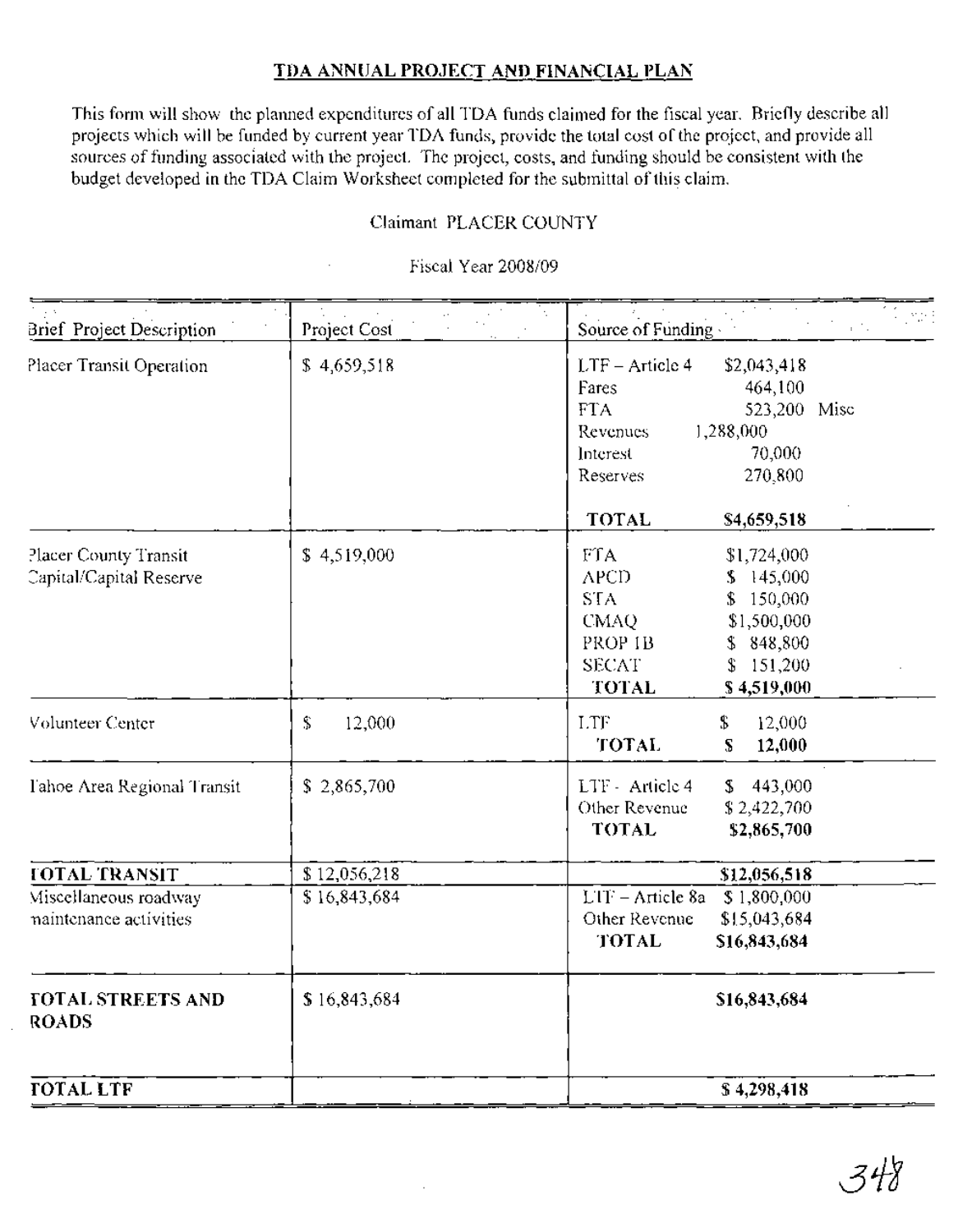#### PLACER COUNTY TRANSPORTATION PLANNING AGENCY TRANSPORTATION DEVELOPMENT ACT CLAIM WORKSHEET *2008/2009*

#### CITY/COUNTY OF: PLACER COUNTY

# A CAN MUSIC CONDI

PROJECTED PUBLIC TRANSIT REVENUES AND EXPENSES FOR FISCAL YEAR 2008/09

an dina kacamatan Santa Ba

| A. Deferred Revenues (Unexpended prior year cash receipts held in claimants<br>treasury as of June 30, 2006. From TDA Financial Audit Report) |    |              |
|-----------------------------------------------------------------------------------------------------------------------------------------------|----|--------------|
|                                                                                                                                               | \$ | 1,947,714.00 |
| B. Interest Earnings through June 30, 2008.                                                                                                   | S  | 140,838.71   |
| C. Federal Grants & Reimbursements received in 2007/08:                                                                                       |    |              |
| 1. FTA Planning Assistance                                                                                                                    | \$ |              |
| 2. FTA Operating Assistance                                                                                                                   | \$ | 900,198.00   |
| 3. FTA Capital Assistance                                                                                                                     | \$ |              |
| 4. Other                                                                                                                                      | \$ | 1,767,287.20 |
| D. State Grants (Source/Amount):                                                                                                              | \$ |              |
| E. Local Cash Grants:                                                                                                                         |    |              |
| 1. LTF-Operations/Capital (PUC 99260a; Article 4)                                                                                             | \$ | 1,789,898.00 |
| 2. LTF-Community Transit Services(PUC 99275; Article 4.5)                                                                                     | \$ |              |
| 3. LTF-Contracted Transit Service (PUC 99400c; Article 8c)                                                                                    | \$ |              |
| 4. LTF-Capital Reserve Contribution (CCR 6648)                                                                                                | \$ |              |
| 5. LTF-Capital expenses for contracted transit services<br>(PUC 99400e; Article 8e)                                                           | \$ |              |
| 6. STAF-Operations (CCR 6730a)                                                                                                                | \$ | 335,080.00   |
| 7. STAF-Capital (CCR 6730b)                                                                                                                   | \$ |              |
| 8. STAF-Community Transit Services (CCR 6730d; <ctsa>)</ctsa>                                                                                 | \$ |              |
| 9. STAF-Contracted Service (CCR 6731b)                                                                                                        | \$ |              |
| 10. Other                                                                                                                                     | \$ |              |
| F. Operating Revenues:                                                                                                                        |    |              |
| 1. Passenger Fares                                                                                                                            | \$ | 437,940.51   |
| 2. Charters                                                                                                                                   | \$ | 74,230.60    |
| 3. Other                                                                                                                                      |    |              |
| G. Other Revenues                                                                                                                             | \$ | 193,906.97   |
| La de la Terresa de la Caraca.<br>Varia de la Tarra de la Caraca de la Caraca.                                                                |    |              |
| <b>All Marshall</b>                                                                                                                           |    | 7,587,093.99 |

 $\mathcal{L}$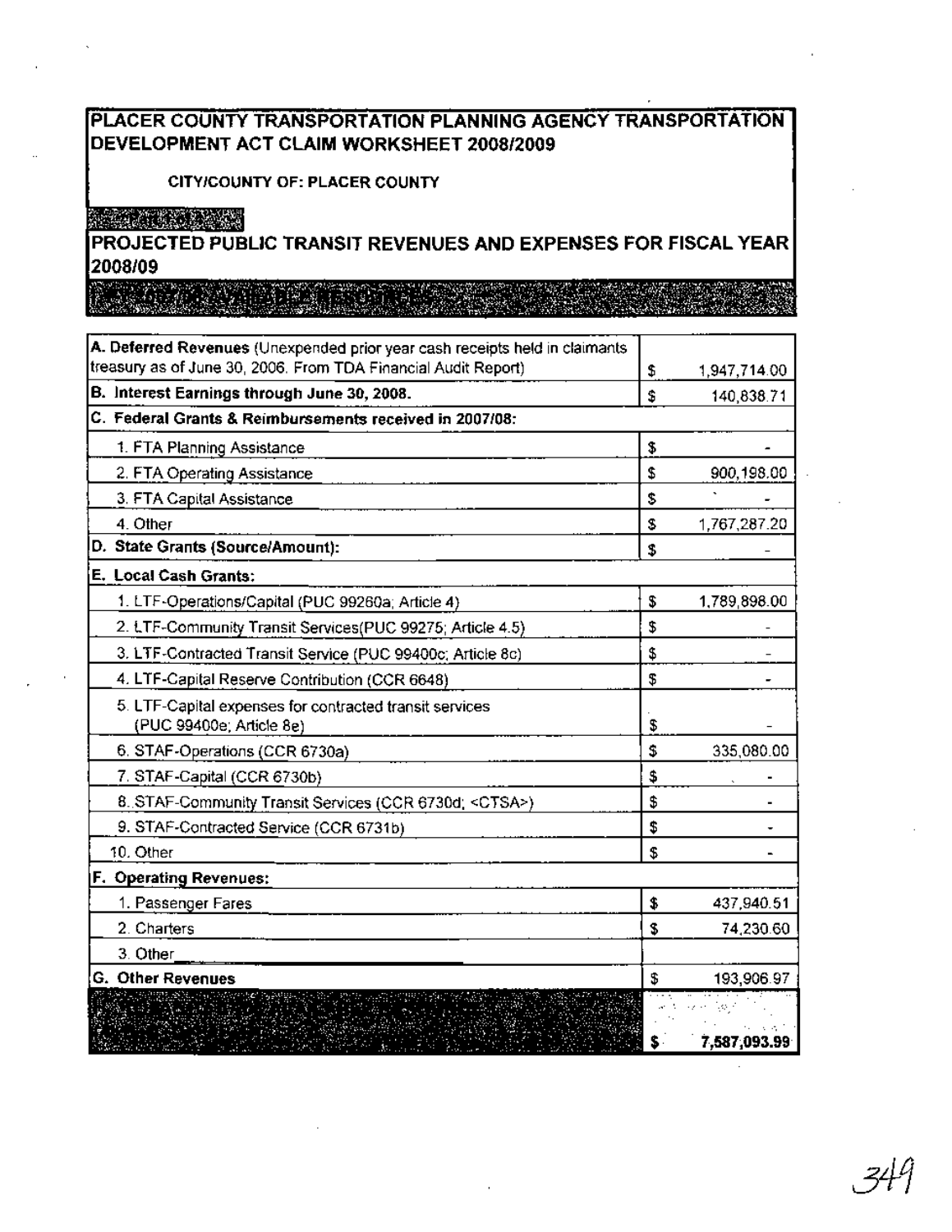| 1. Personnel                                   |     |              |
|------------------------------------------------|-----|--------------|
| 1. Administrative Salaries and Wages           | \$  | 377,714.75   |
| 2. Operating Salaries and Wages                | Ż,  | 663,897.05   |
| 3. Other Salaries and Wages                    | \$  | 151,108.70   |
| 4. Fringe Benefits                             | \$  | 627,861.50   |
| J. Services and Supplies                       |     |              |
| 1. Professional Services                       | \$  | 258,336.99   |
| 2. Maintenance Services                        | \$  | 491,540.72   |
| 3. Other Services                              | \$  | 8,341.45     |
| 4. Vehicle Materials & Supplies                | \$  | 316,046.61   |
| 5. Utilities                                   | \$  | 33,383.63    |
| 6. Insurance                                   | \$  | 109,968.61   |
| 7. Purchased Transit Services                  | \$  | 1,423,618.73 |
| 8. Miscellaneous                               | \$  | 208,036.10   |
| 9. Interest                                    | \$  |              |
| 10. Leases & Rentals                           | \$  | 95,273.00    |
| K. Capital Assets (Itemize)                    |     |              |
| 1.Bldgs                                        | \$  |              |
| 2. Buses                                       | \$  |              |
| 3. Infrastructure                              | \$  |              |
| 4.                                             | \$  |              |
| 5. Depreciation                                | \$  | 303,516.55   |
| L. Other Uses:                                 |     |              |
| Capital Outlay Reserve Contribution (CCR 6648) | \$  |              |
|                                                | \$. | 5,068,644.39 |
|                                                | \$. | 2,518,449.60 |

 $\mathcal{L}^{\mathcal{L}}(\mathcal{L}^{\mathcal{L}})$  . The set of  $\mathcal{L}^{\mathcal{L}}(\mathcal{L}^{\mathcal{L}})$ 

, 351

 $\mathcal{L}^{\text{max}}_{\text{max}}$  and  $\mathcal{L}^{\text{max}}_{\text{max}}$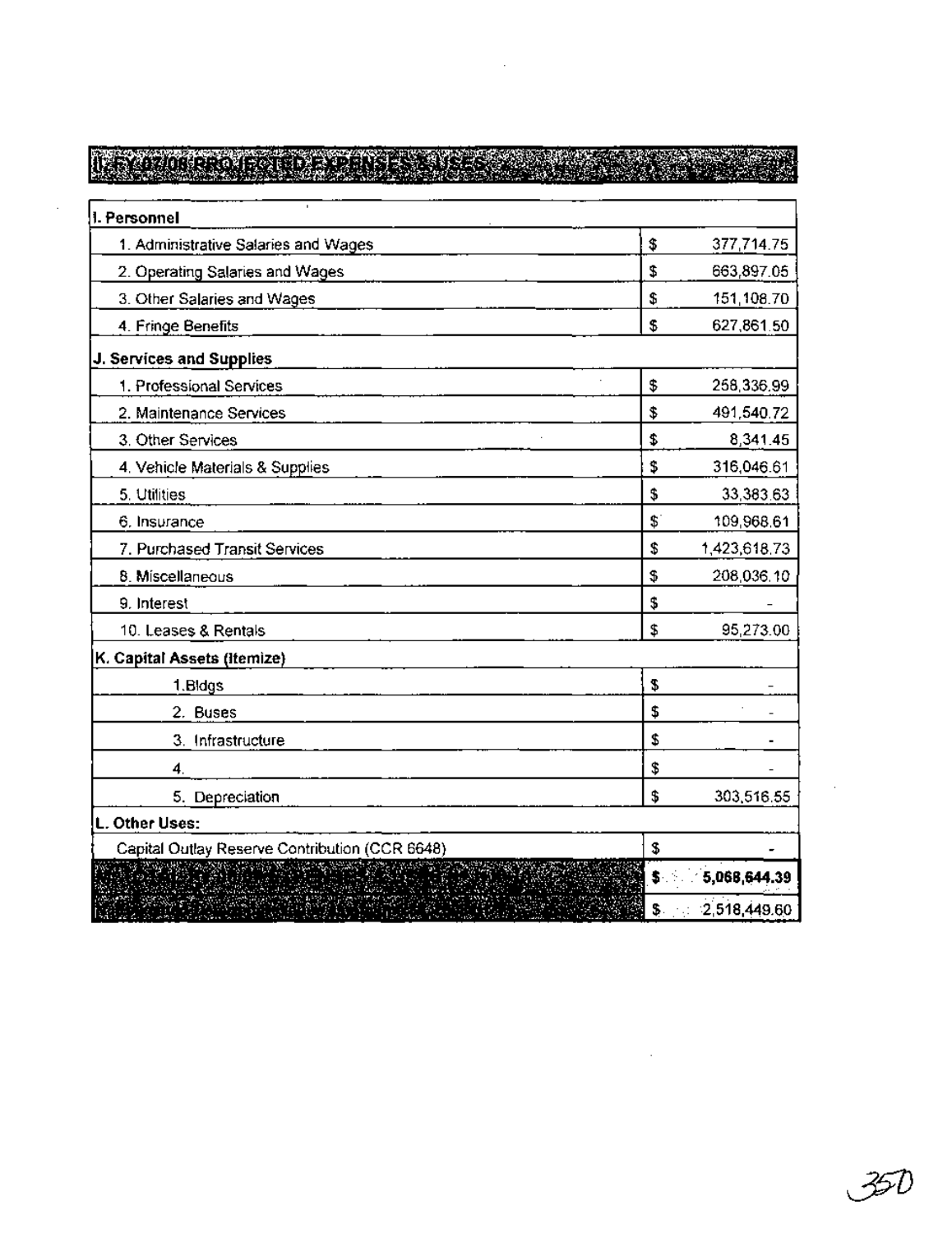#### $\sqrt{2 \cdot 2 \cdot 4}$

#### BUDGETED PUBLIC TRANSIT REVENUES & EXPENSES FOR FISCAL YEAR 2008/09

L FY 2008/09 NON-TDA BUDGETED RESOURCES & DEFERRED REVENUE

| A. Deferred Revenues (Unexpended prior year cash receipts held in claimants |    |              |
|-----------------------------------------------------------------------------|----|--------------|
| treasury as of June 30, 2008-- From Part 1, line O)                         | \$ | 2,518,449.60 |
| B. Interest earnings through June 30, 2008                                  | \$ | 70,000.00    |
| C. Federal Grants & Reimbursements                                          |    |              |
| 1. FTA Planning Assistance                                                  | \$ | 3,224,000.00 |
| 2. FTA Operating Assistance                                                 | \$ | 523,200.00   |
| 3. FTA Capital Assistance                                                   | s  |              |
| 4. Other                                                                    | \$ | 2,470,000.00 |
| D. State Grants (Source/Amount):                                            |    |              |
| 1.                                                                          | \$ |              |
| 2.                                                                          | \$ |              |
| E. Local Non-TDA Cash Grants:                                               |    |              |
| 1.                                                                          | \$ |              |
| 2.                                                                          | \$ |              |
| $\sim$<br>З.                                                                | \$ |              |
| F. Operating Revenues:                                                      |    |              |
| 1. Passenger Fares                                                          | \$ | 444,300.00   |
| 2. Charters                                                                 | \$ | 532,600.00   |
| 3. Other                                                                    | \$ | 63,000.00    |
| <b>G. Other Revenues</b>                                                    |    |              |
|                                                                             |    |              |
| H. TOTAL EY 08/09 CARRYOVER & NON-TDA BUDGETED                              |    |              |
| RESOURCES (A+B+C+D+E+F+G)                                                   | \$ | 9,845,549,60 |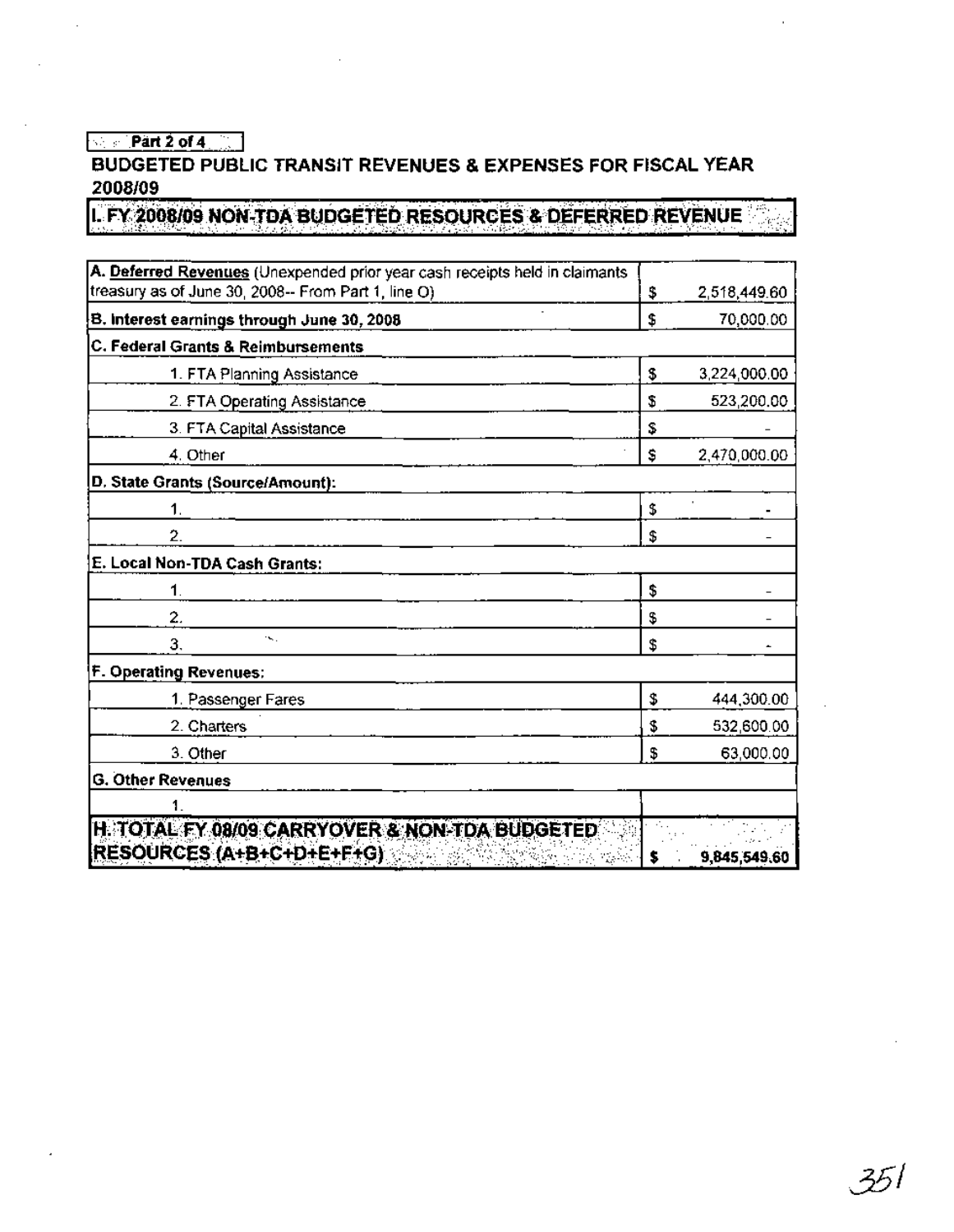# **ILTOTAL FY 08/09 CARRYOVER & NON-TOA BUDGETED** RESOURCES (From Line H)

9,845,549.60

 $\mathbf{s}$ .

II. FY 08/09 PROJECTED EXPENSES & USES

| J. Personnel:                                     |    |               |
|---------------------------------------------------|----|---------------|
| 1. Administrative Salaries and Wages              | \$ | 441,300.00    |
| 2. Operating Salaries and Wages                   | \$ | 687,500.00    |
| 3. Other Salaries and Wages                       | \$ | 73,600.00     |
| 4. Fringe Benefits                                | \$ | 719,600.00    |
| K. Services and Supplies:                         |    |               |
| 1. Professional Services                          | \$ | 255,500.00    |
| 2. Maintenance Services                           | \$ | 462,000.00    |
| 3. Other Services                                 | \$ | 9,200.00      |
| 4. Vehicle Materials & Supplies                   | \$ | 306,800.00    |
| 5. Utilities                                      | \$ | 33,700.00     |
| 6. Insurance                                      | \$ | 119,100.00    |
| 7. Purchased Transit Services                     | \$ | 1,714,000.00  |
| 8. Miscellaneous                                  | \$ | 935,685.00    |
| 9. Interest                                       | \$ |               |
| 10. Leases & Rentals                              | \$ | 90,700.00     |
| L. Capital Assets (Itemize):                      |    |               |
| 1. Bidgs                                          | \$ | 1,879,000.00  |
| 2.<br><b>Buses</b>                                | \$ | 3,070,000.00  |
| 3. Infrastrucutre                                 | \$ |               |
| 4.                                                | \$ |               |
| 5.                                                | \$ |               |
| M. Other Uses:                                    |    |               |
| 1. Capital Outlay Reserve Contribution (CCR 6648) | \$ | 28,000.00     |
| 2.                                                | \$ |               |
| TOTAL FY 07/08 EXPENSES & USES (J+K+L+M)<br>IN.   | Ï. | 10,825,685.00 |
| IØ.<br>Unfunded Balance (I - N)                   | \$ | (980, 135.40) |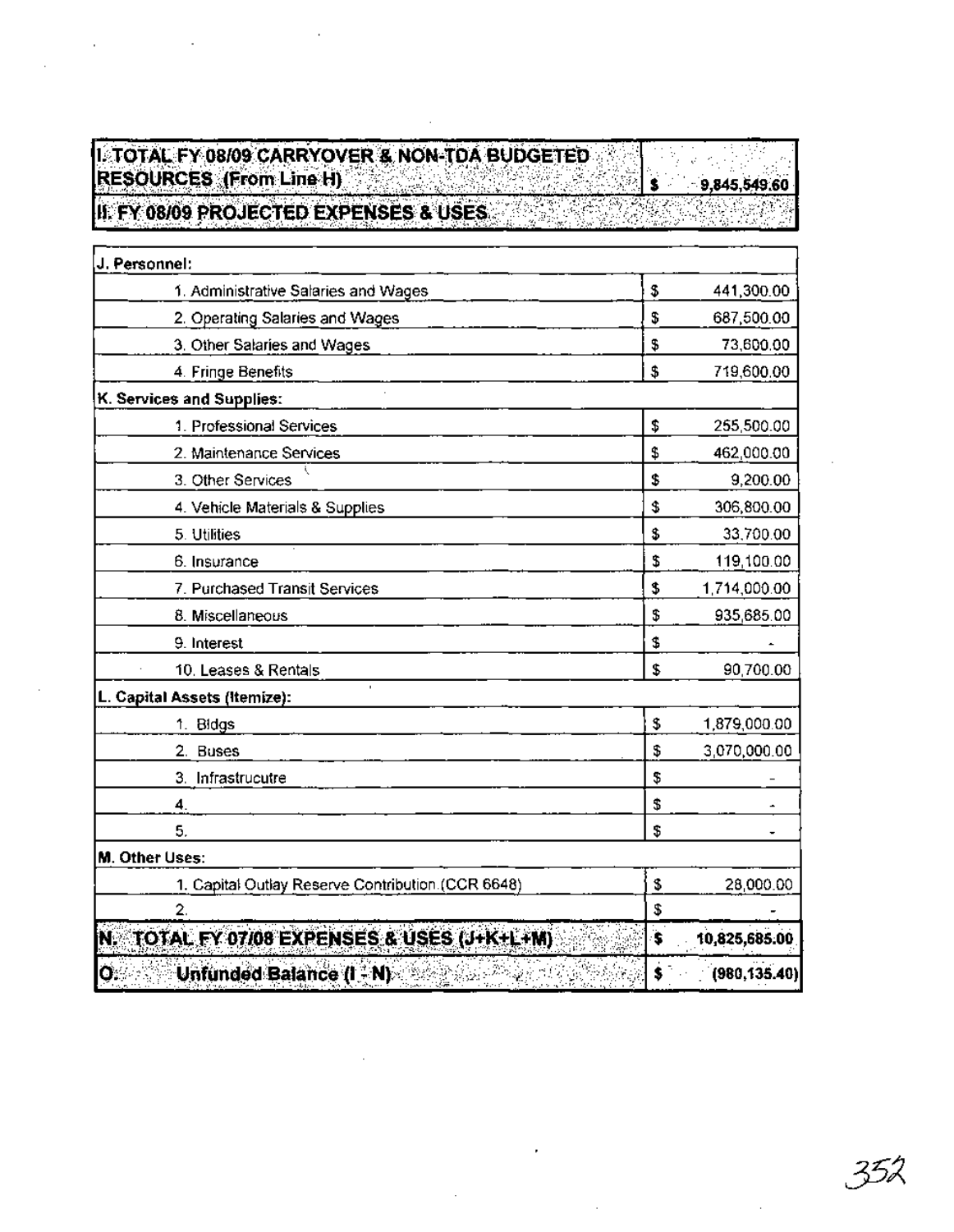| $\overline{\mathbf{o}}$ . | Unfunded Balance (I - N)                                                  |              | (980, 135.40) |
|---------------------------|---------------------------------------------------------------------------|--------------|---------------|
|                           | III. FY 2008/2009 TDA TRANSIT CLAIMS                                      |              |               |
|                           | P. FY 08/09 LTF TRANSIT CLAIMS:                                           |              |               |
|                           | 1. LTF-Operations/Capital (PUC 99260a; Article 4)                         | \$           | 2,573,831.00  |
|                           | 2. LTF-Community Transit Services (PUC 99275; Article 4.5)                | \$           |               |
|                           | 3. LTF-Contracted Transit Service (PUC 99400c: Article 8c)                | \$           |               |
|                           | 4. LTF-Capital Reserve Contribution (CCR 6648)                            | \$           |               |
|                           | 5. LTF-Capital for contracted transit service<br>(PUC 99400e; Article 8e) | \$           |               |
|                           | 6. TOTAL LTF CLAIM (P1+P2+P3+P4+P5)                                       | $\mathbf{3}$ | 2,573,831.00  |
|                           | Q. FY 08/09 STAF CLAIMS:                                                  |              |               |
|                           | 1. STAF-Operations (CCR 6730a)                                            | 3            | 916,368.00    |
|                           | 2. STAF-Capital (CCR 6730b)                                               | \$           |               |
|                           | 3. STAF-Community Transit Services (CCR 6730d) / CTSA                     | \$           |               |
|                           | 4. STAF-Contracted Service (CCR 6731b)                                    | \$           |               |
|                           | 5. TOTAL STF CLAIM (Q1+Q2+Q3+Q4)                                          | \$           | 916,368.00    |
|                           | R. TOTAL 08/09 TRANSIT CLAIMS (P6+Q5)                                     | s.           | 3,490,199.00  |

**Contract Contract** 

 $\mathcal{L}(\mathcal{L}^{\mathcal{L}})$  and  $\mathcal{L}(\mathcal{L}^{\mathcal{L}})$  and  $\mathcal{L}(\mathcal{L}^{\mathcal{L}})$ 

 $\mathcal{L}^{\text{max}}_{\text{max}}$ 

 $\mathbb{Q}$ 

 $\mathcal{L}(\mathcal{L})$  and  $\mathcal{L}(\mathcal{L})$  . As in the  $\mathcal{L}(\mathcal{L})$ 

 $\mathcal{L}_{\text{max}}$  and  $\mathcal{L}_{\text{max}}$ 

 $\mathcal{L}^{\text{max}}_{\text{max}}$  and  $\mathcal{L}^{\text{max}}_{\text{max}}$ 

**Contract Contract** 

 $\mathcal{L}^{\text{max}}_{\text{max}}$  and  $\mathcal{L}^{\text{max}}_{\text{max}}$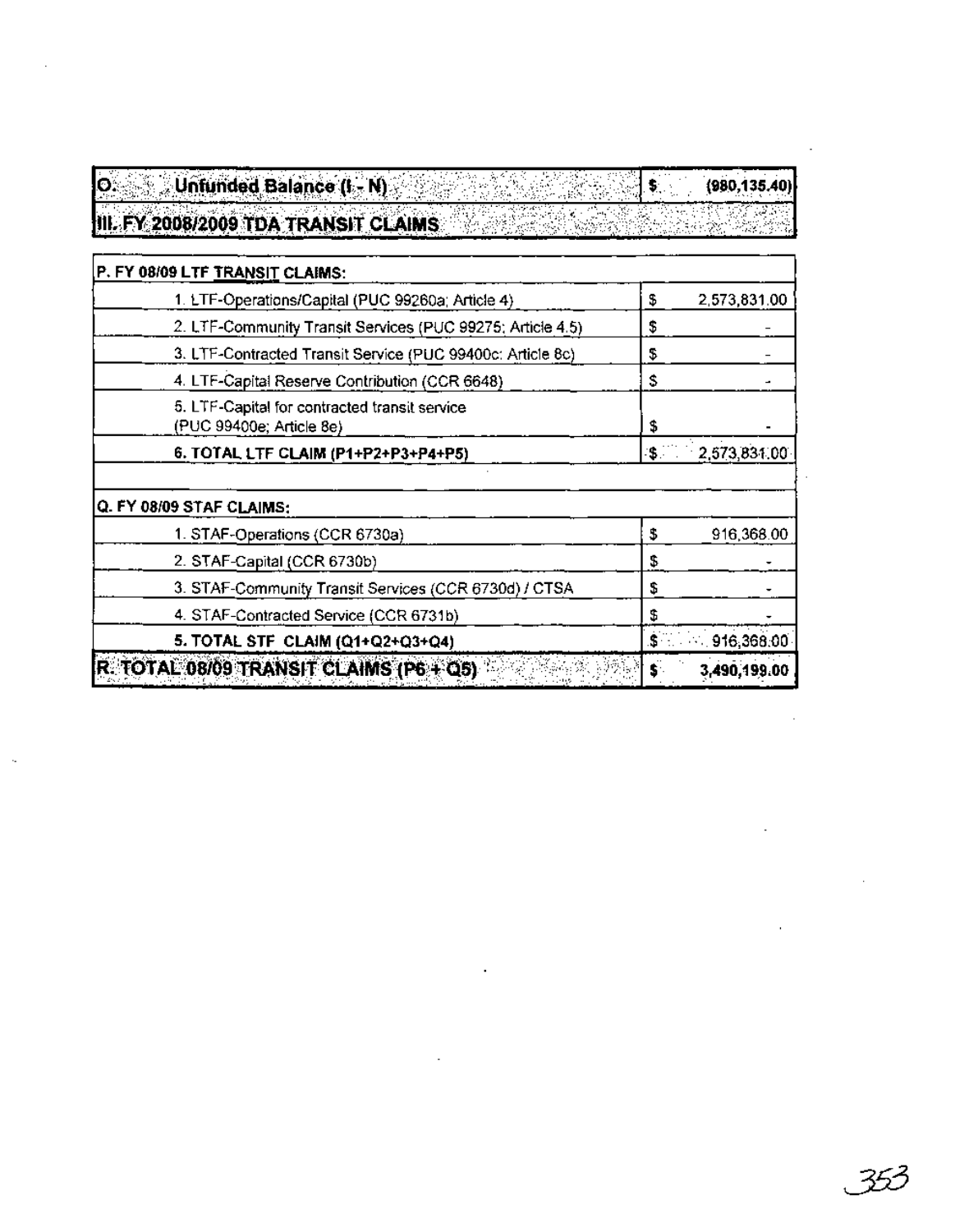**BERTH AND STREET** 

# ESTIMATED STREETS AND ROAD TDA EXPENDITURES FOR FISCAL YEAR 2008/09

| A. Carryover (Actual Unexpended Prior Year TDA Street And Road Cash<br>Receipts Held in Claimant's Treasury as of June 30, 2008. From TDA Fiscal<br>Audits) | \$  |                 |
|-------------------------------------------------------------------------------------------------------------------------------------------------------------|-----|-----------------|
| B. FY 07/08 TDA Cash Receipts from LTF trust fund for street and road<br>purposes (PUC 99400a).                                                             | \$  | 2,870,725.00    |
| C. Interest Earned on claimant TDA streets and roads cash balances<br>through June 30, 2008.                                                                | S   |                 |
| D. Total FY 08/09 Available TDA Street and Road Resources. (A+B+C)                                                                                          | \$۰ | 2,870,725.00    |
| a shekarar 2008 ta 1999 a shekarar 2008 a shekarar 2008 a shekarar 2008 a shekarar 2008 a 2008 a 2008 a 2008                                                |     |                 |
| E. Administration and Engineering                                                                                                                           | \$  |                 |
| F. Maintenance                                                                                                                                              | \$  | 2,870,725.00    |
| G. Construction                                                                                                                                             | \$  |                 |
| H. Equipment                                                                                                                                                | \$  |                 |
| I. Other                                                                                                                                                    | £   |                 |
| J. TOTAL FY 06/07 EXPENDITURES (E+F+G+H+I)                                                                                                                  | s.  | $-2,870,725.00$ |
| K. Estimated Carryover of TDA Street and Road Revenues at JUNE 30,<br>2008 (D-J)                                                                            | з   |                 |

 $\bar{z}$ 

 $\bar{z}$ 

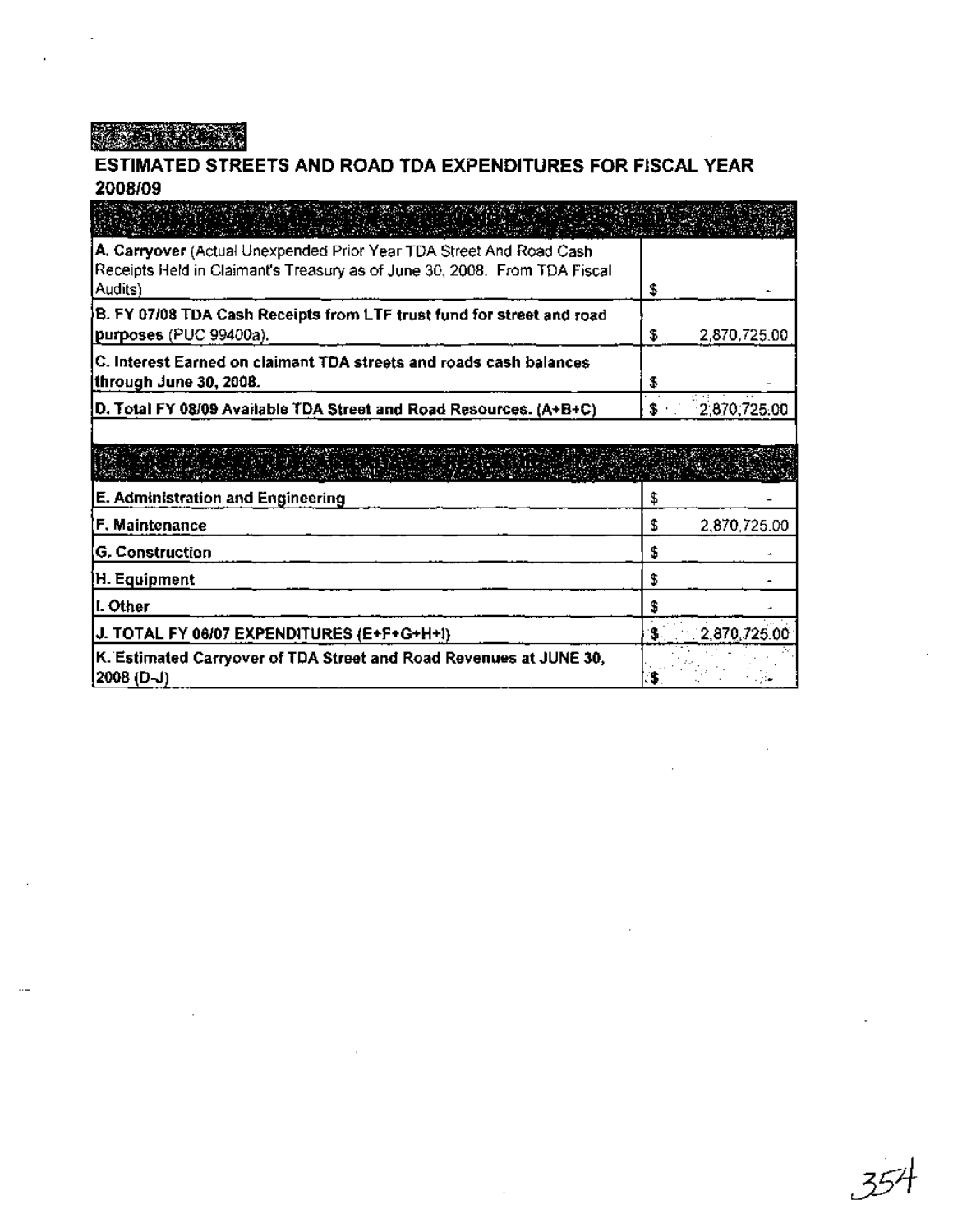$\sqrt{2 \cdot \text{Part 4 of 4}}$ 

#### STREETS AND ROADS TDA BUDGET FOR FISCAL YEAR 2008/2009

| I. FY 08/09 AVAILABLE TDA STREET AND ROAD RESOURCES                                                                               |    |                |
|-----------------------------------------------------------------------------------------------------------------------------------|----|----------------|
| A. Carryover as of June 30, 2008 (From Part 3, Line K.)                                                                           |    |                |
| B. 2008/09 TDA Funds Available For Streets And Roads                                                                              |    |                |
| 1. FY 2008/09 LTF Total Apportionment (From PCTPA)                                                                                |    |                |
| 2. FY 2008/09 LTF Transit Claim (From Part 2, Line P6)                                                                            |    | 1,800,000,00   |
| 3. Balance of 2008/09 LTF Apportionment (B1-B2)                                                                                   | s  | (1,800,000,00) |
| 4. FY 08/09 LTF Apportionment To be Claimed for Streets and<br>Roads Purposes Pursuant to PUC 99400a. (Can Not Exceed Line<br>B3) | \$ |                |
| C. FY 07/08 Estimated Interest Earned on TDA Cash Balances through<br><b>June 30, 2008.</b>                                       | S  |                |
| D. Total Estimated FY 08/09 Available TDA Resources. (A+B4+C)                                                                     |    | (1,800,000.00) |

| II. FY 08/09 ESTIMATED EXPENDITURES                      |              |
|----------------------------------------------------------|--------------|
| H. Administration and Engineering                        |              |
| II. Maintenance                                          | 1,800,000.00 |
| J. Construction                                          |              |
| K. Equipment                                             |              |
| L. Other                                                 |              |
| IM. Other                                                |              |
| N. Total FY 2008/09 Estimated Expenditures (H+I+J+K+L+M) | 1,800,000,00 |
| (O. Estimated Carryover as of June 30, 2009 (D-N)        |              |

 $\sim$  .

355